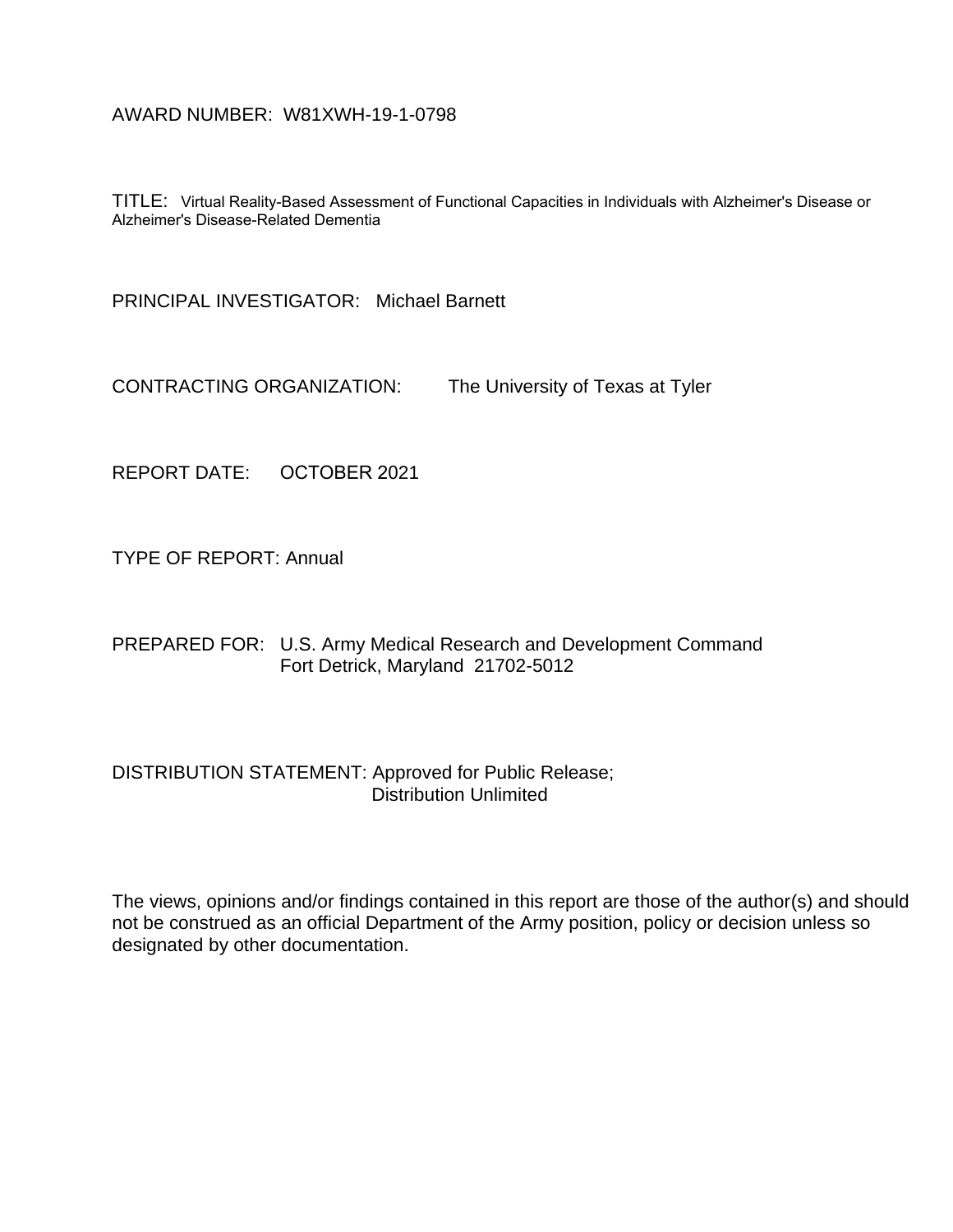| <b>REPORT DOCUMENTATION PAGE</b>                                                                                                                                                                                                                                                         |                     |                       |                   | Form Approved<br>OMB No. 0704-0188                                                                                                                                                                                                                                                                                                                                                                                                                                                                                                                                                                                                                                  |  |  |
|------------------------------------------------------------------------------------------------------------------------------------------------------------------------------------------------------------------------------------------------------------------------------------------|---------------------|-----------------------|-------------------|---------------------------------------------------------------------------------------------------------------------------------------------------------------------------------------------------------------------------------------------------------------------------------------------------------------------------------------------------------------------------------------------------------------------------------------------------------------------------------------------------------------------------------------------------------------------------------------------------------------------------------------------------------------------|--|--|
| this burden to Department of Defense, Washington Headquarters Services, Directorate for Information Operations and Reports (0704-0188), 1215 Jefferson Davis Highway, Suite 1204, Arlington, VA 22202-<br>valid OMB control number. PLEASE DO NOT RETURN YOUR FORM TO THE ABOVE ADDRESS. |                     |                       |                   | Public reporting burden for this collection of information is estimated to average 1 hour per response, including the time for reviewing instructions, searching existing data sources, gathering and maintaining the<br>data needed, and completing and reviewing this collection of information. Send comments regarding this burden estimate or any other aspect of this collection of information, including suggestions for reducing<br>4302. Respondents should be aware that notwithstanding any other provision of law, no person shall be subject to any penalty for failing to comply with a collection of information if it does not display a currently |  |  |
| <b>1. REPORT DATE</b>                                                                                                                                                                                                                                                                    | 2. REPORT TYPE      |                       |                   | <b>3. DATES COVERED</b>                                                                                                                                                                                                                                                                                                                                                                                                                                                                                                                                                                                                                                             |  |  |
| OCTOBER 2021                                                                                                                                                                                                                                                                             | Annual              |                       |                   | 30SEPT2020 - 29SEPT2021                                                                                                                                                                                                                                                                                                                                                                                                                                                                                                                                                                                                                                             |  |  |
| <b>4. TITLE AND SUBTITLE</b>                                                                                                                                                                                                                                                             |                     |                       |                   | <b>5a. CONTRACT NUMBER</b>                                                                                                                                                                                                                                                                                                                                                                                                                                                                                                                                                                                                                                          |  |  |
|                                                                                                                                                                                                                                                                                          |                     |                       |                   | W81XWH-19-1-0798                                                                                                                                                                                                                                                                                                                                                                                                                                                                                                                                                                                                                                                    |  |  |
|                                                                                                                                                                                                                                                                                          |                     |                       |                   | <b>5b. GRANT NUMBER</b>                                                                                                                                                                                                                                                                                                                                                                                                                                                                                                                                                                                                                                             |  |  |
| Virtual Reality-Based Assessment of Functional Capacities in Individuals                                                                                                                                                                                                                 |                     |                       |                   |                                                                                                                                                                                                                                                                                                                                                                                                                                                                                                                                                                                                                                                                     |  |  |
| with Alzheimer's Disease or Alzheimer's Disease-Related Dementia                                                                                                                                                                                                                         |                     |                       |                   | <b>5c. PROGRAM ELEMENT NUMBER</b>                                                                                                                                                                                                                                                                                                                                                                                                                                                                                                                                                                                                                                   |  |  |
| 6. AUTHOR(S)                                                                                                                                                                                                                                                                             |                     |                       |                   | <b>5d. PROJECT NUMBER</b>                                                                                                                                                                                                                                                                                                                                                                                                                                                                                                                                                                                                                                           |  |  |
| <b>Michael Barnett</b>                                                                                                                                                                                                                                                                   |                     |                       |                   |                                                                                                                                                                                                                                                                                                                                                                                                                                                                                                                                                                                                                                                                     |  |  |
|                                                                                                                                                                                                                                                                                          |                     |                       |                   | <b>5e. TASK NUMBER</b>                                                                                                                                                                                                                                                                                                                                                                                                                                                                                                                                                                                                                                              |  |  |
|                                                                                                                                                                                                                                                                                          |                     |                       |                   |                                                                                                                                                                                                                                                                                                                                                                                                                                                                                                                                                                                                                                                                     |  |  |
|                                                                                                                                                                                                                                                                                          |                     |                       |                   | <b>5f. WORK UNIT NUMBER</b>                                                                                                                                                                                                                                                                                                                                                                                                                                                                                                                                                                                                                                         |  |  |
|                                                                                                                                                                                                                                                                                          |                     |                       |                   |                                                                                                                                                                                                                                                                                                                                                                                                                                                                                                                                                                                                                                                                     |  |  |
| E-Mail: mbarnett@uttyler.edu                                                                                                                                                                                                                                                             |                     |                       |                   |                                                                                                                                                                                                                                                                                                                                                                                                                                                                                                                                                                                                                                                                     |  |  |
| 7. PERFORMING ORGANIZATION NAME(S) AND ADDRESS(ES)                                                                                                                                                                                                                                       |                     |                       |                   | <b>8. PERFORMING ORGANIZATION REPORT</b>                                                                                                                                                                                                                                                                                                                                                                                                                                                                                                                                                                                                                            |  |  |
|                                                                                                                                                                                                                                                                                          |                     |                       |                   | <b>NUMBER</b>                                                                                                                                                                                                                                                                                                                                                                                                                                                                                                                                                                                                                                                       |  |  |
|                                                                                                                                                                                                                                                                                          |                     |                       |                   |                                                                                                                                                                                                                                                                                                                                                                                                                                                                                                                                                                                                                                                                     |  |  |
| The University of Texas at                                                                                                                                                                                                                                                               |                     |                       |                   |                                                                                                                                                                                                                                                                                                                                                                                                                                                                                                                                                                                                                                                                     |  |  |
| Tyler                                                                                                                                                                                                                                                                                    |                     |                       |                   |                                                                                                                                                                                                                                                                                                                                                                                                                                                                                                                                                                                                                                                                     |  |  |
| 3900 University Blvd.                                                                                                                                                                                                                                                                    |                     |                       |                   |                                                                                                                                                                                                                                                                                                                                                                                                                                                                                                                                                                                                                                                                     |  |  |
| Tyler, TX 75799                                                                                                                                                                                                                                                                          |                     |                       |                   |                                                                                                                                                                                                                                                                                                                                                                                                                                                                                                                                                                                                                                                                     |  |  |
| 9. SPONSORING / MONITORING AGENCY NAME(S) AND ADDRESS(ES)                                                                                                                                                                                                                                |                     |                       |                   | 10. SPONSOR/MONITOR'S ACRONYM(S)                                                                                                                                                                                                                                                                                                                                                                                                                                                                                                                                                                                                                                    |  |  |
|                                                                                                                                                                                                                                                                                          |                     |                       |                   |                                                                                                                                                                                                                                                                                                                                                                                                                                                                                                                                                                                                                                                                     |  |  |
| U.S. Army Medical Research and Development Command                                                                                                                                                                                                                                       |                     |                       |                   |                                                                                                                                                                                                                                                                                                                                                                                                                                                                                                                                                                                                                                                                     |  |  |
| Fort Detrick, Maryland 21702-5012                                                                                                                                                                                                                                                        |                     |                       |                   | <b>11. SPONSOR/MONITOR'S REPORT</b>                                                                                                                                                                                                                                                                                                                                                                                                                                                                                                                                                                                                                                 |  |  |
|                                                                                                                                                                                                                                                                                          |                     |                       |                   | <b>NUMBER(S)</b>                                                                                                                                                                                                                                                                                                                                                                                                                                                                                                                                                                                                                                                    |  |  |
|                                                                                                                                                                                                                                                                                          |                     |                       |                   |                                                                                                                                                                                                                                                                                                                                                                                                                                                                                                                                                                                                                                                                     |  |  |
| <b>12. DISTRIBUTION / AVAILABILITY STATEMENT</b>                                                                                                                                                                                                                                         |                     |                       |                   |                                                                                                                                                                                                                                                                                                                                                                                                                                                                                                                                                                                                                                                                     |  |  |
|                                                                                                                                                                                                                                                                                          |                     |                       |                   |                                                                                                                                                                                                                                                                                                                                                                                                                                                                                                                                                                                                                                                                     |  |  |
|                                                                                                                                                                                                                                                                                          |                     |                       |                   |                                                                                                                                                                                                                                                                                                                                                                                                                                                                                                                                                                                                                                                                     |  |  |
| Approved for Public Release; Distribution Unlimited                                                                                                                                                                                                                                      |                     |                       |                   |                                                                                                                                                                                                                                                                                                                                                                                                                                                                                                                                                                                                                                                                     |  |  |
|                                                                                                                                                                                                                                                                                          |                     |                       |                   |                                                                                                                                                                                                                                                                                                                                                                                                                                                                                                                                                                                                                                                                     |  |  |
|                                                                                                                                                                                                                                                                                          |                     |                       |                   |                                                                                                                                                                                                                                                                                                                                                                                                                                                                                                                                                                                                                                                                     |  |  |
| <b>13. SUPPLEMENTARY NOTES</b>                                                                                                                                                                                                                                                           |                     |                       |                   |                                                                                                                                                                                                                                                                                                                                                                                                                                                                                                                                                                                                                                                                     |  |  |
|                                                                                                                                                                                                                                                                                          |                     |                       |                   |                                                                                                                                                                                                                                                                                                                                                                                                                                                                                                                                                                                                                                                                     |  |  |
|                                                                                                                                                                                                                                                                                          |                     |                       |                   |                                                                                                                                                                                                                                                                                                                                                                                                                                                                                                                                                                                                                                                                     |  |  |
| <b>14. ABSTRACT</b>                                                                                                                                                                                                                                                                      |                     |                       |                   |                                                                                                                                                                                                                                                                                                                                                                                                                                                                                                                                                                                                                                                                     |  |  |
|                                                                                                                                                                                                                                                                                          |                     |                       |                   |                                                                                                                                                                                                                                                                                                                                                                                                                                                                                                                                                                                                                                                                     |  |  |
| The primary aim of this project is to pilot the Virtual Environment Grocery Store (VEGS) and<br>Virtual Apartment for use among older adults with cognitive impairment. A related aim is the                                                                                             |                     |                       |                   |                                                                                                                                                                                                                                                                                                                                                                                                                                                                                                                                                                                                                                                                     |  |  |
| development and evaluation of computational and statistical models of patient data from the                                                                                                                                                                                              |                     |                       |                   |                                                                                                                                                                                                                                                                                                                                                                                                                                                                                                                                                                                                                                                                     |  |  |
| virtual environments that generate reports for caregivers. Our ultimate goal is to provide                                                                                                                                                                                               |                     |                       |                   |                                                                                                                                                                                                                                                                                                                                                                                                                                                                                                                                                                                                                                                                     |  |  |
|                                                                                                                                                                                                                                                                                          |                     |                       |                   |                                                                                                                                                                                                                                                                                                                                                                                                                                                                                                                                                                                                                                                                     |  |  |
| clinical assessments and clinical feedback to patients that is more meaningful for the lives                                                                                                                                                                                             |                     |                       |                   |                                                                                                                                                                                                                                                                                                                                                                                                                                                                                                                                                                                                                                                                     |  |  |
| of aging adults. We will compare measures embedded in the virtual environments with measures                                                                                                                                                                                             |                     |                       |                   |                                                                                                                                                                                                                                                                                                                                                                                                                                                                                                                                                                                                                                                                     |  |  |
| obtained from traditional neuropsychological tests. We will compare older adults with                                                                                                                                                                                                    |                     |                       |                   |                                                                                                                                                                                                                                                                                                                                                                                                                                                                                                                                                                                                                                                                     |  |  |
| Alzheimer's Disease (AD)/Alzheimer's Disease Related Dementia (ADRD) and no history of                                                                                                                                                                                                   |                     |                       |                   |                                                                                                                                                                                                                                                                                                                                                                                                                                                                                                                                                                                                                                                                     |  |  |
| traumatic brain injury (TBI), those with AD/ADRD and a history of TBI, and healthy controls                                                                                                                                                                                              |                     |                       |                   |                                                                                                                                                                                                                                                                                                                                                                                                                                                                                                                                                                                                                                                                     |  |  |
| on both traditional neuropsychological tests and those embedded in the virtual environments.                                                                                                                                                                                             |                     |                       |                   |                                                                                                                                                                                                                                                                                                                                                                                                                                                                                                                                                                                                                                                                     |  |  |
| We will gather patient/caregiver feedback regarding the utility of the reports generated by                                                                                                                                                                                              |                     |                       |                   |                                                                                                                                                                                                                                                                                                                                                                                                                                                                                                                                                                                                                                                                     |  |  |
| the virtual environments.                                                                                                                                                                                                                                                                |                     |                       |                   |                                                                                                                                                                                                                                                                                                                                                                                                                                                                                                                                                                                                                                                                     |  |  |
| <b>15. SUBJECT TERMS</b>                                                                                                                                                                                                                                                                 |                     |                       |                   |                                                                                                                                                                                                                                                                                                                                                                                                                                                                                                                                                                                                                                                                     |  |  |
| Neuropsychological assessment; virtual reality, Virtual Environment Grocery Store; Virtual Apartment; older adults;                                                                                                                                                                      |                     |                       |                   |                                                                                                                                                                                                                                                                                                                                                                                                                                                                                                                                                                                                                                                                     |  |  |
|                                                                                                                                                                                                                                                                                          |                     |                       |                   |                                                                                                                                                                                                                                                                                                                                                                                                                                                                                                                                                                                                                                                                     |  |  |
| Alzheimer's disease; dementia; traumatic brain injury                                                                                                                                                                                                                                    |                     |                       |                   |                                                                                                                                                                                                                                                                                                                                                                                                                                                                                                                                                                                                                                                                     |  |  |
| <b>16. SECURITY CLASSIFICATION OF:</b>                                                                                                                                                                                                                                                   |                     | <b>17. LIMITATION</b> | <b>18. NUMBER</b> | <b>19a. NAME OF RESPONSIBLE PERSON</b>                                                                                                                                                                                                                                                                                                                                                                                                                                                                                                                                                                                                                              |  |  |
|                                                                                                                                                                                                                                                                                          |                     | OF ABSTRACT           | OF PAGES          | <b>USAMRMC</b>                                                                                                                                                                                                                                                                                                                                                                                                                                                                                                                                                                                                                                                      |  |  |
| <b>b. ABSTRACT</b><br>a. REPORT                                                                                                                                                                                                                                                          | <b>c. THIS PAGE</b> |                       |                   | 19b. TELEPHONE NUMBER (include area                                                                                                                                                                                                                                                                                                                                                                                                                                                                                                                                                                                                                                 |  |  |

Unclassified

Unclassified

Unclassified

Unclassified

*code)*

9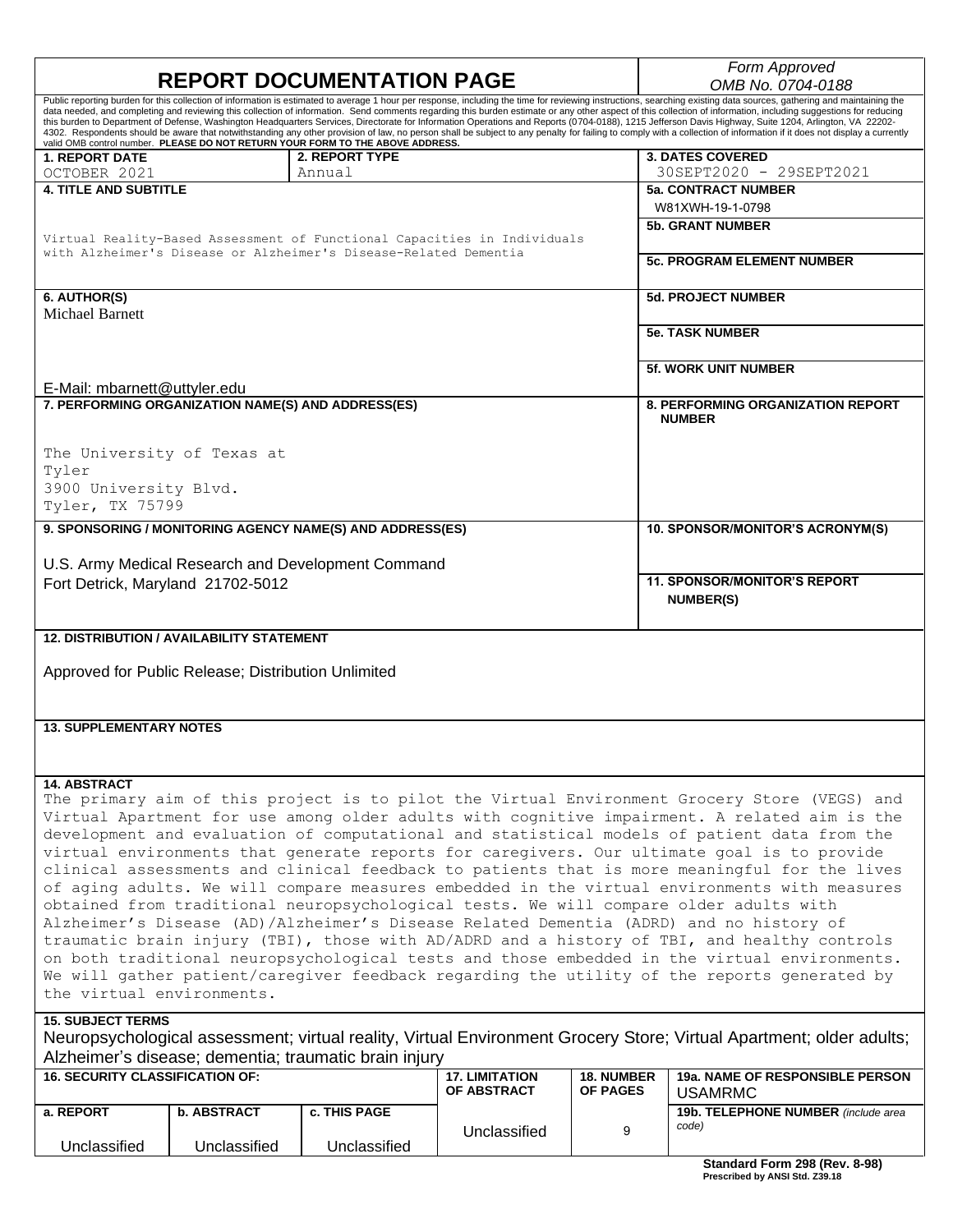# **TABLE OF CONTENTS**

**Page No.**

- **1. Introduction**
- **2. Keywords**
- **3. Accomplishments**
- **4. Impact**
- **5. Changes/Problems**
- **6. Products**
- **7. Participants & Other Collaborating Organizations**
- **8. Special Reporting Requirements**
- **9. Appendices**
- **10. References**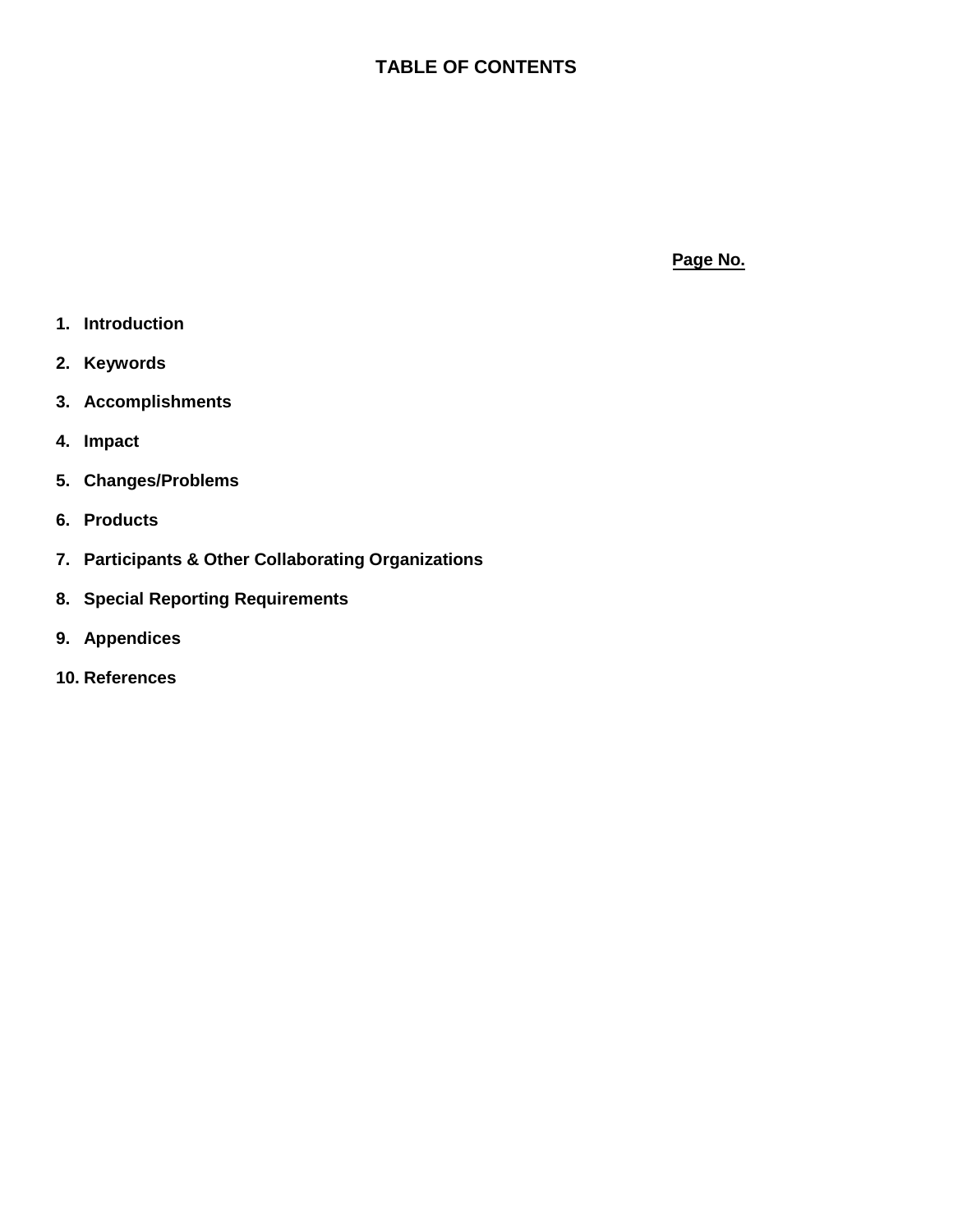### **1. Introduction**

The purpose of this study is to pilot two virtual reality environments – the Virtual Environment Grocery Store (VEGS) and the Virtual Apartment – for use with older adults with neurocognitive impairment.

### **2. Keywords**

Neuropsychological assessment; virtual reality, Virtual Environment Grocery Store; Virtual Apartment; older

adults; Alzheimer's disease; dementia; traumatic brain injury

# **3. Accomplishments**

Abbreviations: The University of Texas at Tyler (UTT); Michael Barnett (MB); University of North Texas (UNT); Thomas Parsons (TP)

| <b>Specific Aim 1</b> – The <b>primary aim</b> is to pilot the Virtual<br>Environment Grocery Store (VEGS) for use among older<br>adults with TBI and AD/ADRD. | <b>Time</b><br>line | <b>UTT</b> | U<br>N<br>T | $\frac{0}{0}$<br>Complete |
|----------------------------------------------------------------------------------------------------------------------------------------------------------------|---------------------|------------|-------------|---------------------------|
| Major Task 1: Finalize protocols and obtain IRB and<br><b>USAMRDC HRPO approval</b>                                                                            | Mo<br>nth<br>S.     |            |             |                           |
| <b>Subtask 1:</b> Meeting of all key personnel to finalize<br>study protocols for UT Tyler IRB                                                                 | 1                   | <b>MB</b>  | <b>TP</b>   | 100%                      |
| <b>Milestone #1:</b> Create written protocol for $UT$ Tyler<br>IRB and establish regular meetings                                                              | 3                   | <b>MB</b>  | TP          | 100%                      |
| <b>Subtask 2:</b> Meeting of all key personnel to finalize<br>study protocols for USAMRDC HRPO                                                                 | $\overline{4}$      | <b>MB</b>  | TP          | 100%                      |
| <b>Milestone #2:</b> Create written protocol for USAMRDC<br><b>HRPO</b> and submit                                                                             | $4 - 8$             | <b>MB</b>  | TP          | 100%                      |
| <b>Subtask 3:</b> Meeting of all key personnel to finalize<br>modifications, if necessary, for UT Tyler IRB                                                    | 8                   | <b>MB</b>  | TP          | 100%                      |
| <b>Milestone #3:</b> Create written modification for UT<br>Tyler IRB, based on USAMRDC HRPO feedback, and                                                      | 8                   | <b>MB</b>  | <b>TP</b>   |                           |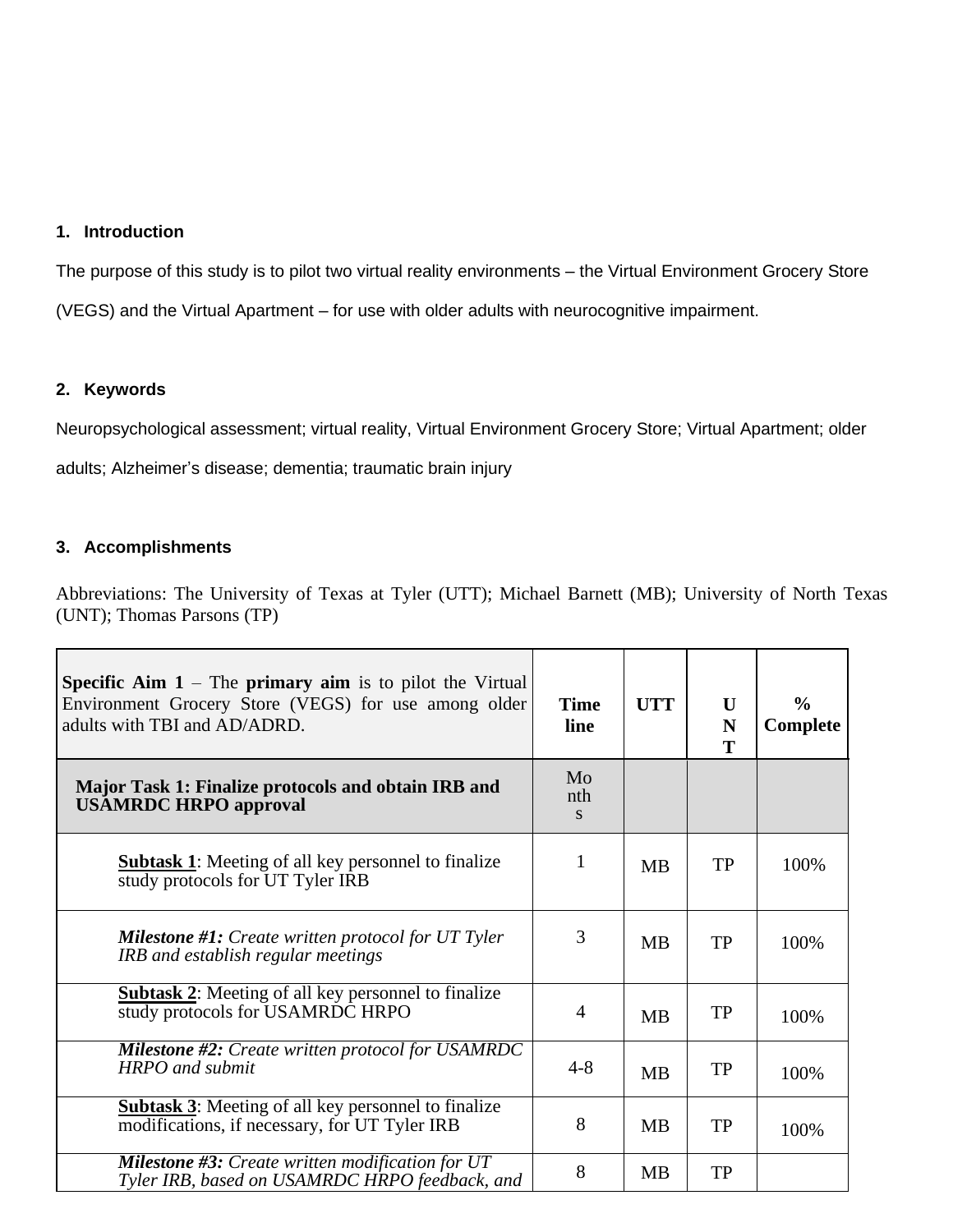| submit to UT Tyler IRB                                                                                                                                                                                                                                          |                                |           |           | 100%  |
|-----------------------------------------------------------------------------------------------------------------------------------------------------------------------------------------------------------------------------------------------------------------|--------------------------------|-----------|-----------|-------|
| Major Task 2: VEGS content refinement and testing to<br>develop caregiver feedback                                                                                                                                                                              |                                |           |           |       |
| <b>Subtask 1:</b> Storyboard materials and generating<br>example scripts; data logging implemented;<br>plan feedback to caregivers                                                                                                                              | $2 -$<br>$\overline{4}$        |           | <b>TP</b> | 100%  |
| <b>Subtask 2:</b> Recruit participants and run them<br>through neuropsychological assessments and VEGS<br>[Total $n = 20$ patients from one of the clinical<br>groups $-$ i.e., with probable AD/ADRD and either<br>with or without TBI – and their caregivers] | $5-$<br>12                     | <b>MB</b> |           | 100%  |
| <b>Milestone #2:</b> Meeting of all key personnel to<br>review VEGS and feedback from caregivers                                                                                                                                                                | 13                             | <b>MB</b> | TP        | $0\%$ |
| <b>Specific Aim 2</b> – The <b>secondary aims</b> are to 1) conduct<br>study comparing persons with AD to healthy controls on<br>neuropsychological assessments and VEGS; and 2) assess<br>reaction/satisfaction of caregivers to feedback from the<br>VEGS.    |                                |           |           |       |
| <b>Major Task 3: Conduct Comparison Study comparing</b><br>persons with AD to healthy controls on<br>neuropsychological assessments and VEGS                                                                                                                    |                                |           |           |       |
| <b>Subtask 1:</b> Recruit participants for study. Ultimate<br>goal: Healthy older adult controls ( $n = 90$ ), no history<br>of TBI and probable AD/ADRD $(n = 90)$ , history of<br>TBI and probable AD/ADRD $(n = 90)$                                         | 14<br>30                       | <b>MB</b> |           | 30%   |
| <b>Subtask 2:</b> Conduct comparison study                                                                                                                                                                                                                      | 14<br>30                       | <b>MB</b> |           | 100%  |
| <b>Subtask 3:</b> Database development                                                                                                                                                                                                                          | 14<br>30                       | <b>MB</b> | <b>TP</b> | 100%  |
| <b>Milestone #3:</b> Meeting of all key personnel to compile<br>and discuss data gathered                                                                                                                                                                       | 30                             | <b>MB</b> | <b>TP</b> | 0%    |
| <b>Major Task 4: Comparison Study Data analytics</b>                                                                                                                                                                                                            |                                |           |           |       |
| <b>Subtask 1:</b> Computational and statistical modeling of<br>data from study                                                                                                                                                                                  | 30<br>$\overline{\phantom{a}}$ |           | <b>TP</b> | 0%    |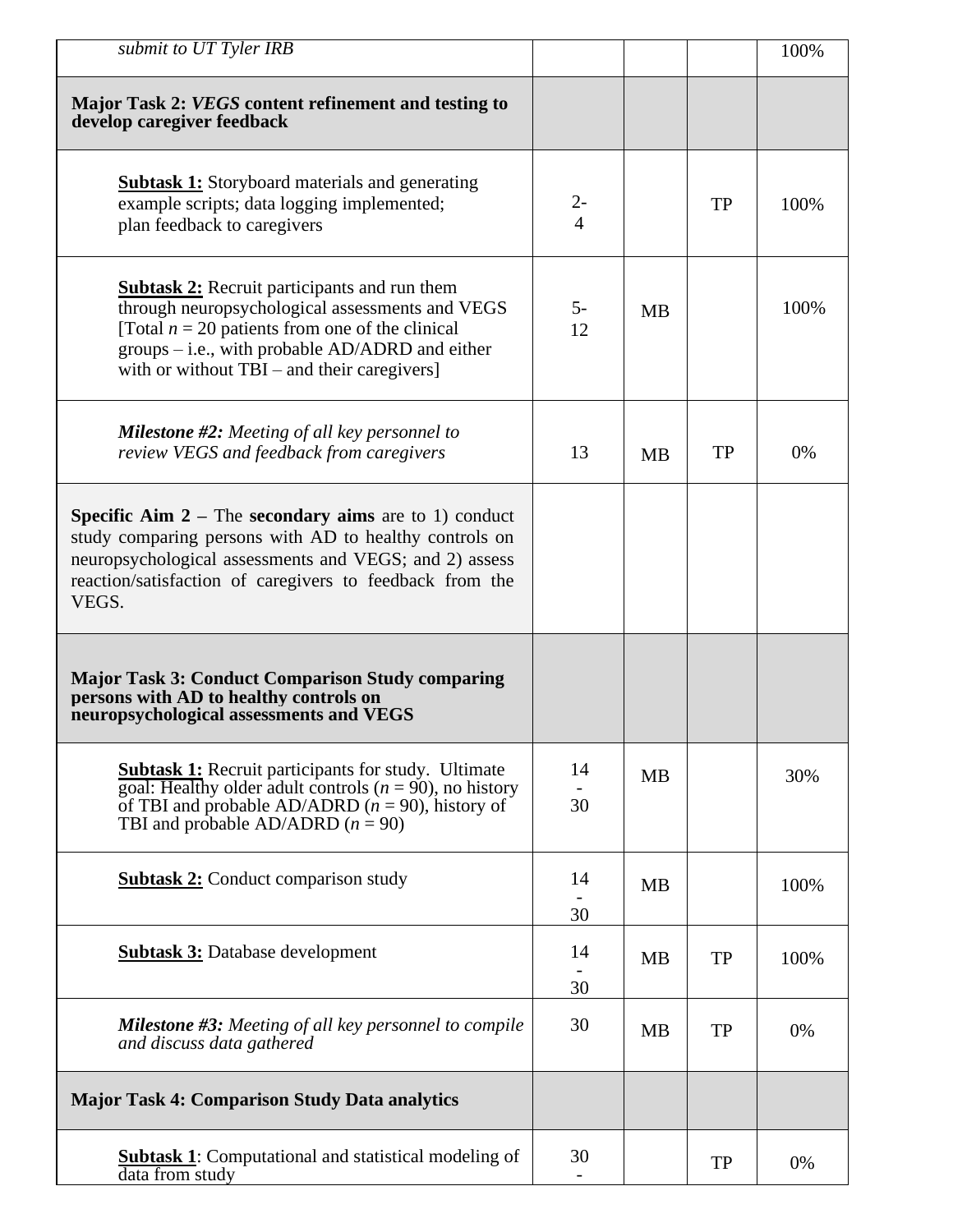| <b>Milestone #4: Publish results from Pilot Comparison</b><br><b>Study</b> | 30 | <b>MB</b> | TD | 0% |
|----------------------------------------------------------------------------|----|-----------|----|----|

|              | <b>Recruitment Table</b> |                 |                 |              |
|--------------|--------------------------|-----------------|-----------------|--------------|
| Quarter      | <b>Planned</b>           | <b>Screened</b> | <b>Enrolled</b> | Complete     |
| Year 1 Q1    | 0                        | 0               | 0               | 0            |
| Year 1 Q2    | 18                       | 0               | 0               | 0            |
| Year 1 Q3    | 18                       | 0               | 0               | 0            |
| Year 1 Q4    | 24                       | 1               | 1               | 1            |
| Year 2 Q1    | 24                       | 1               | 1               | $\mathbf{1}$ |
| Year 2 Q2    | 30                       | 14              | 14              | 12           |
| Year 2Q3     | 30                       | $\mathbf{0}$    | 0               | 0            |
| Year 2 Q4    | 33                       | 5               | 5               | 5            |
| Year 3 Q1    | 33                       | 15              | 15              | 13           |
| Year 3 Q2    | 30                       | 13              | 13              | 12           |
| Year 3Q3     | 30                       | 13              | 13              | 11           |
| Year 3 Q4    | 0                        | 6               | 6               | 3            |
| <b>Total</b> | 270                      | 68              | 68              | 58           |

Wanting to build off of this research, we have submitted proposals for additional funding.

- » 2021. NIH Research Enhancement Award Program (R15). Virtual reality-based assessment of decision-making related to financial capacity in normal aging and Alzheimer's disease, \$439,524. M. D. Barnett (PI). Submitted.
- » 2021. NIH Research Enhancement Award Program (R15). Virtual reality-based assessment of decision-making related to financial capacity in normal aging and Alzheimer's disease, \$440,995. M. D. Barnett (PI). Not awarded.
- » 2021. NIH Research Enhancement Award Program (R15). Virtual reality-based simulation of care decisions related to dementia, \$440,995. M. D. Barnett (PI). Not awarded.
- » 2020. NIH Basic and Translation Research on Decision Making in Aging and Alzheimer's Disease (R21). Virtual reality-based assessment of decision-making related to financial capacity in normal aging and Alzheimer's disease, \$398,750. M. D. Barnett (PI). Not awarded.
- » 2020. NIH Basic and Translation Research on Decision Making in Aging and Alzheimer's Disease (R21). Virtual reality-based simulation of care decisions related to dementia, \$398,750. M. D. Barnett (PI). Not awarded.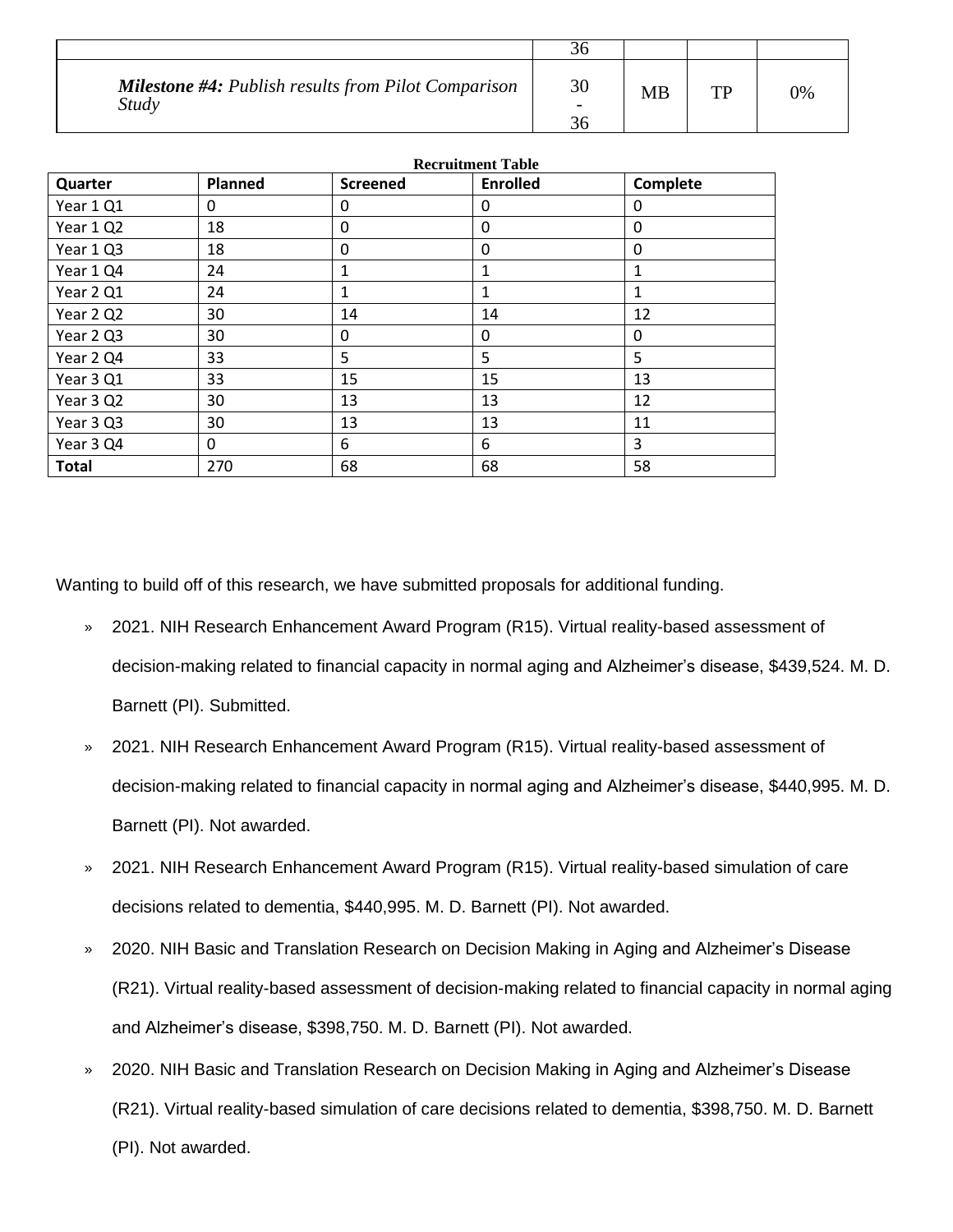We also have one manuscript almost ready for submission, and we have had three peer-reviewed abstracts published:

- » Barnett, M. D., Shorter, S. S., & Parsons, T. D. (In preparation). Comparison of episodic memory performance on a traditional and virtual reality measure of memory.
- » Shorter, S., Coldiron, A., Reed, C., Glover, T., Gutierrez, R., Rodriguez, D., Moore, J., Parsons, T., & Barnett, M. (2020). Comparison of performance on the Virtual Environment Grocery Store and the CVLT-II: A-184. *Archives of Clinical Neuropsychology*, *35*(6).
- » Persin, M. J., Hardesty, D., Lee, D. C., Tran, N., Bayer, C., Childers, L. G., Moore, J. M., Parsons, T. D., & Barnett, M. D. (2021). A-168 Neural network for the Virtual Environment Grocery Store for detection of neurocognitive impairment among older adults. *Archives of Clinical Neuropsychology*, *36*(6), 1223. https://doi.org/10.1093/arclin/acab062.186
- » Hardesty, D. R., Chek, C., Persin, M., Barr, E., Sasser, H., Glover, T., Coldiron A., Parsons, T. D., & Barnett, M. D. (2021). A-12 Relationships between performance on the virtual environment grocery store and adaptive functioning among older adults. *Archives of Clinical Neuropsychology*, *36*(6), 1052. https://doi.org/10.1093/arclin/acab062.30

We have also submitted several poster presentations from the study data.

- » Persin, M.J., Hardesty, D., Lee, D.C., Tran, N., Bayer, C., Childers, L., Moore, J.M., Parsons, T. D., & Barnett, M. D. (Accepted). Neural network for the Virtual Environment Grocery Store for detection of neurocognitive impairment among older adults. Abstract accepted for poster presentation at the National Academy of Neuropsychology 2021 Conference.
- » Hardesty D., Chek, C., Persin, M., Barr, E., Sasser H., Glover, T., Coldiron, A., Parsons, T. D., & Barnett, M. D. (Accepted). Relationships between performance on the Virtual Environment Grocery Store and adaptive functioning among older adults. Abstract accepted for poster presentation at the National Academy of Neuropsychology 2021 Conference.
- » Shorter, S. S., Coldiron, A. M., Reed, C. M., Glover, T. L., Gutierrez, R. M., Rodriguez, D., Moore, J. M., Parsons, T. D., & Barnett, M. D. (2020, October). Comparison of performance on the Virtual Environment Grocery Store and the CVLT-II. Poster presented at the 40th Annual Conference Virtual Edition (due to COVID-19) of the National Academy of Neuropsychology.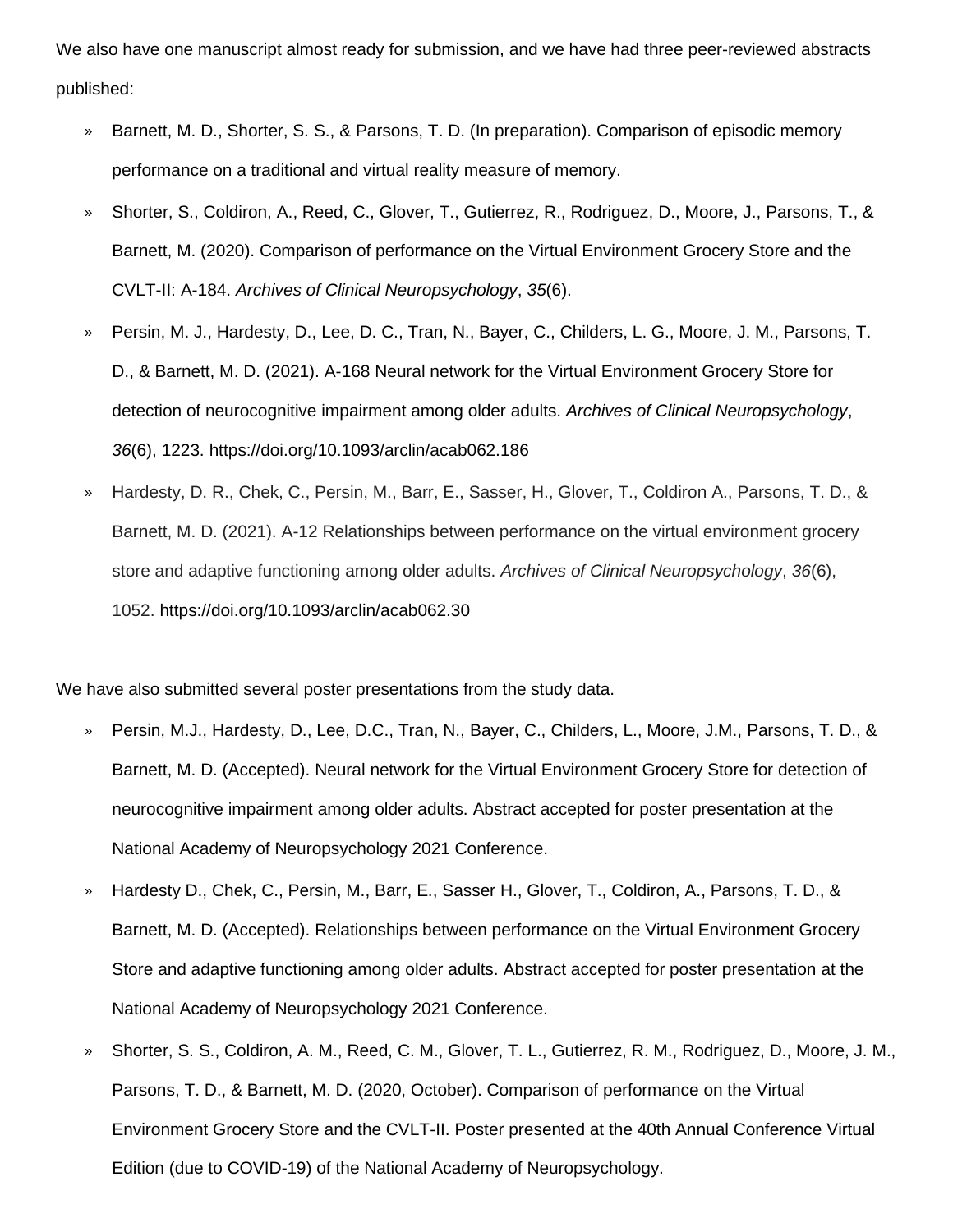- » Helphrey, J. H., Sawyer, J. D., Bennett, L. J., Sandlin, A. M., Smith, L. N., Flores, E. V., Parsons, T. D., & Barnett, M. D. (2020, February). A preliminary study of activity level in relation to performance on prospective memory tasks in a virtual environment. Poster presented at the International Neuropsychological Society's 2020 annual meeting in Denver, CO.
- » Bennett, L. J., Sawyer, J. D., Coldiron, A. M., Reed, C. M., Flores, E. V., Markey, C. E., Parsons, T. D., & Barnett, M. D. (2020, February). Paces in different places: A preliminary study of the relationship between physical activity and navigation in a virtual environment. Poster presented at the International Neuropsychological Society's 2020 annual meeting in Denver, CO.

#### **4. Impact**

We believe that this study will make an impact by piloting two new virtual environments for use among older adults with neurocognitive impairment.

#### **5. Changes/Problems**

The only significant changes have been clinic policies related to COVID-19 (e.g., temperature checking, social distancing, etc.). COVID-19 has created many problems, the largest of which was a period of closure for the Memory Assessment and Research Center (MARC), the study site, in spring and summer of 2020. The MARC is now re-opened, but COVID remains a significant challenge. Recruitment at local health care providers has been made more difficult. COVID precautions (e.g., social distancing, wiping down equipment, etc.) have limited our capacity to run research participants. We have also had fewer TBI patients than suspected.

#### **6. Products**

None

#### **7. Participants & Other Collaborating Organizations**

**Name: Michael Barnett Project Role: Principal Investigator Researcher Identifier: ORCID ID 0000-0002-0571-4884 Nearest person month worked: 2.0**

**Contribution to Project:** The PI oversaw all aspects of the grant. PI supervised the graduate student. PI worked with Co-PI and graduate student in scoring of much of the neuropsychological assessment results gained from the preliminary data collection. PI met regularly with study personnel to develop the database, clean the data, and analyze the data. Given results from the preliminary data collection, the PI supervised and